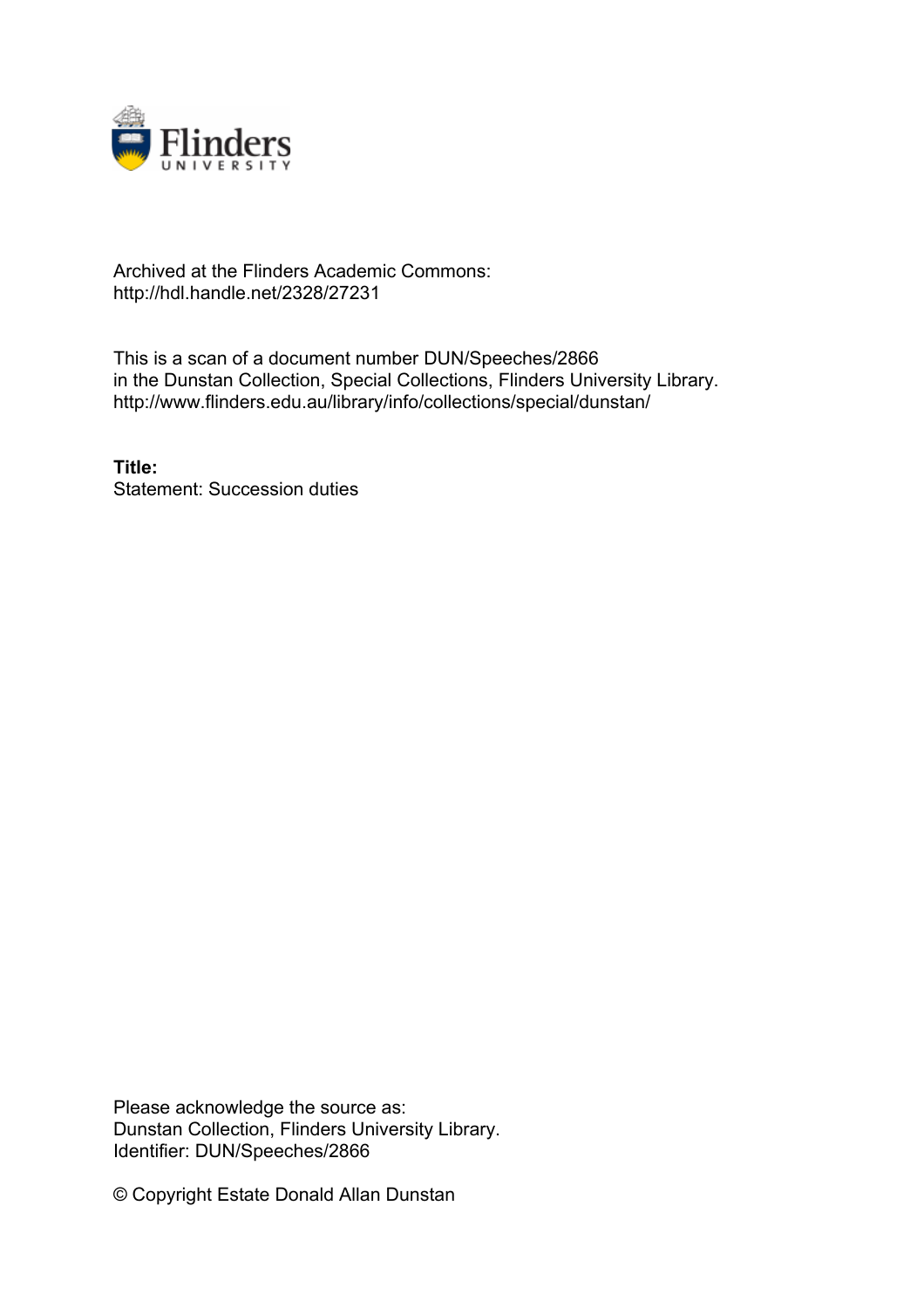2866



**STATEMENT** 

**from the Premier** 

Date.......... De tobe r ··· 1.6 . ··· 1.975. Embargo

**State Administration Centre, Victoria Square, Adelaide, South Australia 5001 228 4811** 

## SUCCESSION DUTIES.

**\** 

 $\blacktriangleright$ 

The Premier, Mr. Dunstan, today announced extensive new concessions in succession duties, which will benefit widows, widowers, dependent children, drphans and pensioners. As well, very generous new benefits were nnaunced to succession duties on rural properties.

Introducing amendments to the Succession Duties Act into the Legislative Assembly, Mr. Dunstan said the changes would implement the Government's  $\mathbf{r}$ election promise that widows and widowers without discrimination, would be able to inherit an average sized family home without payment of succession duty.

The pledge had been repeated in the Governor's speech at the opening of Parliament.

Mr. Dunstan said rebates of succession duties would be greatly increased and, in future, indexed to keep pace with the increasing cost of living and rising housinq values. »

"The new provisions of the Act will greatly benefit many people, and will eliminate the financial burden of succession duties for most families", Mr. Dunstan said.

The Bill provides that a spouse (male or female) is entitled to a rebate pf  $$17,000$  for the beneficial interest in the matrimonial home. ( $g$ resent legislation allows rebates of only \$6,000 for widows and \$2,000 for widowers in respect of the matrimonial home).

As well, the general rebate has been increased to \$18,000 for a widow or Widower, instead of the present rebates of \$12,000 for widows and \$6,000 for widowers.,

"These two provisions alone mean that a widow or widower can inherit up to \$35,000 without paying succession duties," the Premier said.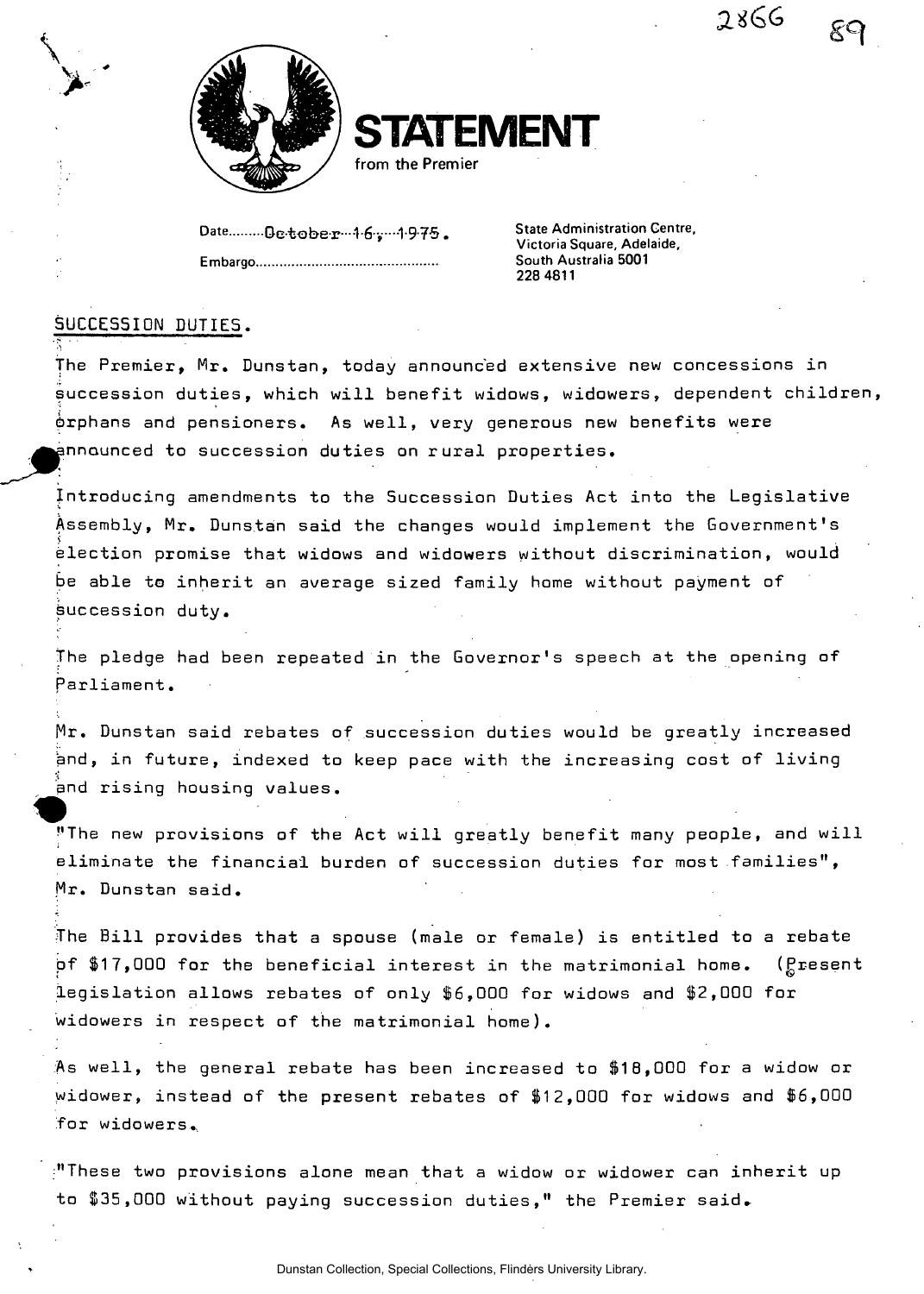The Bill increases the general rebates for children under 18 years to \$1 8,000 and provides a rebate of \$6,000 for ancestors or descendants more than 18 years old.

As well, the Bill provides that an orphaned child under 18 years is entitled to the same matrimonial home rebate and general rebate as a spouse.

Mr. Dunstan said the new provisions would eliminate succession duties where the interest in the matrimonial home and the general rebate totalled \$35,000 and would cut death duties by \$2500 in the case where the inheritance totalled \$45,000.

/The Premier said the general statutory rebate of  $$18,000$  would be indexed  $\,$  the Consumer Price Index to ensure that the real value of the concessions was maintained. The \$17,000 matrimonial home rebate would be linked to an annual assessment of housing values from the Valuer-General.

It has also been made specially clear that a gift of a half interest in a matrimonial home will not attract succession duty.

The Premier repeated his offer to couples with a matrimonial home in a single name to transfer it to joint names without payment of Stamp Duty, State Gift Duty, or Lands Titles Office fees so that the maximum advantage can be taken of the new concessions.

Mr. Dunstan said the new measures to ease succession duties on rural iroperties were particularly generous. The rebate for rural properties will be one half of the value of rural property owned by the deceased as sole owner. The previous rural rebate was half the value of the property up to \$40,000 and then on reducing scale.

As well, the rural rebate will be extended to property owned jointly or in common with others. Previously property held in this fashion had not been eligible for any rebate, but the Government felt that a change should be made.

"These provisions have been requested by rural groups, and my Government agrees that the incidence of succession duties on rural people should be eased", Mr. Dunstan said.

 $-2 -$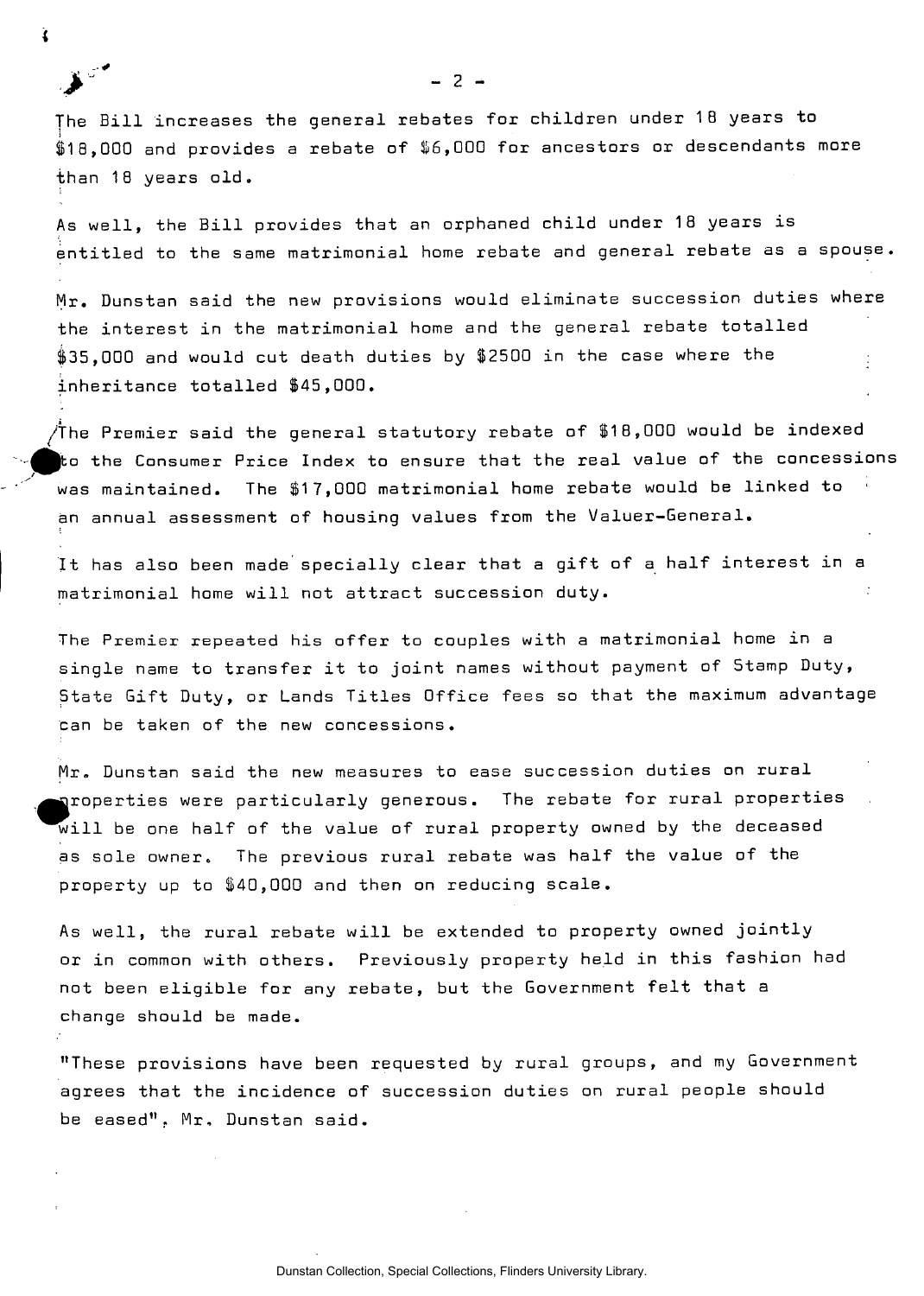

**STATEMENT** 

**from the Premier** 

Date Date **D.C.t.ahe.r...1.6.,....1.9.75.** State Administration Centre,

**Embargo South Australia 5001** 

**Victoria Square, Adelaide, 228 4811** 

*Qi* 

## SUCCESSION DUTIES.

The Premier, Mr. Dunstan, today announced extensive new concessions in **• i**  succession duties, which will benefit widows, widowers, dependent children, orphans and pensioners. As well, very generous new benefits were ^announced to succession duties on rural properties.

Introducing amendments to the Succession Duties Act into the Legislative Assembly, Mr. Dunstan said the changes would implement the Government's election promise that widows and widowers without discrimination, would be able to inherit an average sized family home without payment of succession duty.

The pledge.had been repeated in the Governor's speech at the opening of Parliament..

Mr. Dunstan said rebates of succession duties would be greatly increased and, in future, indexed to keep pace with the increasing cost of living and rising housing values.

"The new provisions of the Act will greatly benefit many people, and will eliminate the financial burden of succession duties for most families", Mr. Dunstan said.

The Bill provides that a spouse (male'or female) is entitled to a rebate of \$17,000 for the beneficial interest in the matrimonial home. (Present legislation allows rebates of only \$6,000 for widows and" \$2,000 for widowers in respect of the matrimonial home).

As well, the general rebate has been increased to \$18,000 for a widow or widower, instead of the present rebates of \$12,000 for widows and \$6,000 for widowers.

"These two provisions alone mean that a widow or widower can inherit up to \$35,000 without paying succession duties," the Premier said.